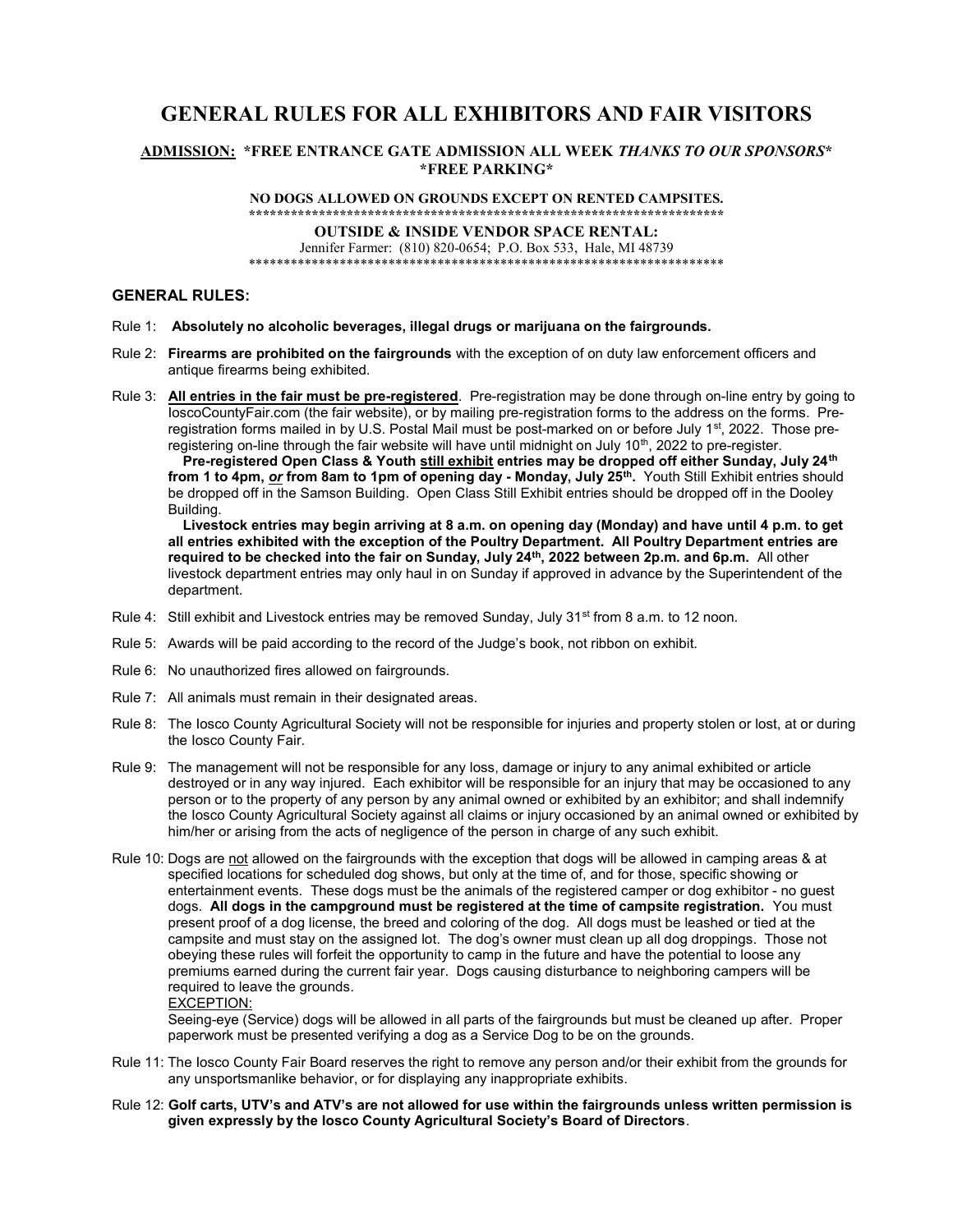# OPEN CLASS DEPARTMENTS YOUTH DEPARTMENT

youth & adult. The American Judging System shall be used to judge exhibits in all open classes.<br>
Entries will be placed in rank order according to quality **inter the Danish Judging System shall be** used to judge youth Entries will be placed in rank order according to quality (*i.e.*  $1^{st}$ ,  $2^{nd}$ ,  $3^{rd}$ )

These classes are open to all who wish to exhibit,<br>
vouth & adult. The American Judging System shall be <br>
Age categories are found in the rules sections below, and exhibits. See Youth Class Rule #4 for more information.

# RULES APPLYING TO BOTH OPEN & YOUTH EXHIBITS- per MDARD regulation 811

### PERTAINING TO ALL EXHIBITS:

- Rule 1: In all categories other than animal, antique or tractor, the exhibitor shall be the creator of the article, item or project.
- Rule 2: State-funded premiums shall not be paid to a class in an antique category that contains an item that has been entered for competition in the previous 3 years. (Items can be displayed but not judged).
- Rule 3: a. Judging shall occur during or not more than 3 days before the opening day of the fair, unless otherwise approved by the director or his or her designee.

b. All exhibits shall be judged by using the American or Danish system for judging in competition; however, if there is only 1 entry in a class, then the exhibits shall be judged against standards accepted by the fair board. c. Judges shall not have a supervisory role at the fair or have an ongoing and direct relationship with any participating exhibitor or employee in the class where he or she is to serve as judge.

- Rule 4: Any fair exhibitor may file a complaint regarding any of the following concerns: A. Conflict of interest of the judge. B. Disqualification of an exhibit or exhibitor. C. Exhibitor, group leader, or superintendent behavior. D. Eligibility of the exhibit. In accordance to the annual appropriation act, exhibitors are allowed to file a written complaint to the Iosco County Fair Board within 10 days after the end of the fair.
- Rule 5: An exhibitor filing a complaint in Rule 4 above may make an appeal to the MI Department of Agriculture & Rural Development within 45 days of filing the initial complaint if the exhibitor is not satisfied with the fair's action. The department shall have 60 days after receipt of any appropriately filed appeal to investigate the complaint, and shall issue a finding of fact and notice of department action and a recommended action for the fair.

## PERTAINING SPECIFICALLY TO ANIMAL EXHIBITORS:

- Rule 6: State-funded premiums shall not be awarded in an animal class where an exhibitor is under 6 years of age by Jan. 1 of the fair year, and who participates as an individual. Youth exhibiting animals under the age of 6 by Jan. 1 of the fair year shall be eligible for state-funded premiums only where separate classes for their age bracket occur, and when youth are accompanied by a parent or guardian during the handling & showing of their animal(s).
- Rule 7: Ownership is not required for an exhibitor to show in any animal classes other than market classes.

## OPEN CLASS RULES:

## PERTAINING TO ALL OPEN CLASS EXHIBITS:

- Rule 1: ENTRY FEE must be submitted with pre-registration form as listed under each department heading.
- Rule 2: Premiums offered in each class. There will be one first, one second, one third place paid in each class. If classes are created the day of entry, ribbons only will be awarded - NO premiums.
- Rule 3: Exhibits may be eligible for premiums in more than one class if properly qualified.
- Rule 4: No more than two entries from one exhibitor will be accepted in each class.
- Rule 5: In any class where there are fewer entries than premium placings offered, the placing of the entry (or entries) will be awarded at the discretion of the judge.
- Rule 6: The judge's decisions are final.
- Rule 7: In case the receipts of the fair are insufficient to pay the expenses and premiums, the Iosco County Fair Board will prorate the premiums.
- Rule 8: The American Judging System shall be used to judge exhibits in all open classes. Entries will be placed in rank order according to quality.

## PERTAINING SPECIFICALLY TO OPEN CLASS ANIMAL EXHIBITS:

- Rule 9: Each purebred animal must be accompanied by its registration papers in order to be eligible.
- Rule 10: All livestock must be shown to be free from disease before entering the grounds.